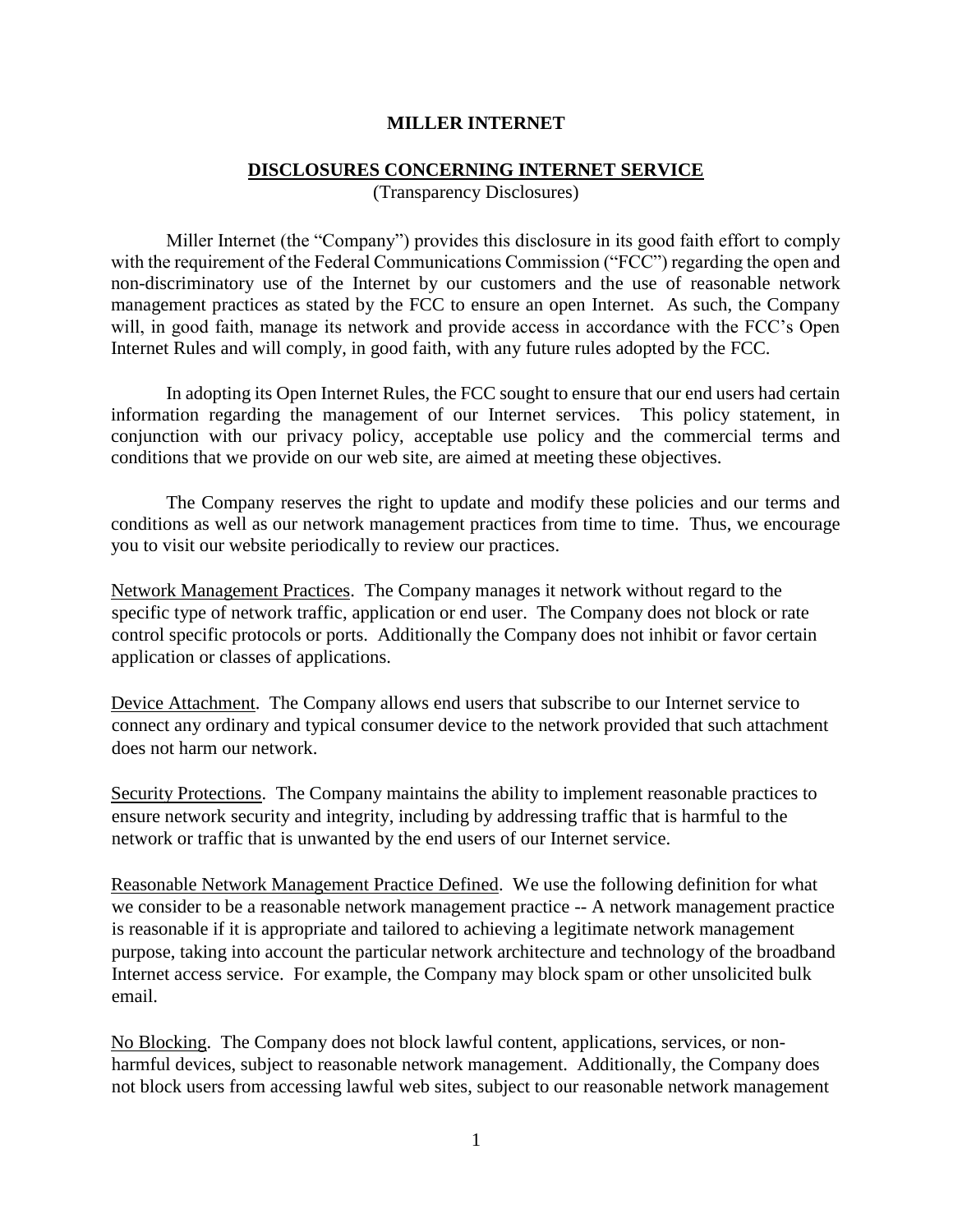practices nor does the Company block applications that may compete with the either the Company's or one of its affiliate's voice service products, subject again to our reasonable network management practices.

No Unreasonable Discrimination. The Company does not unreasonably discriminate in transmitting lawful network traffic over a user's broadband Internet access service subject to our reasonable network management practices.

Service Description. The Company provides service using fiber technologies to the customer.

Expected and Actual Transmission Speed. Based upon internal testing conducted by the Company, the actual expected performance for the Company's service offerings are reasonably expected to be as follows:

| Residential / Business (Download / Upload) | Avg. Download Speed | Avg. Upload Speed |
|--------------------------------------------|---------------------|-------------------|
| High Speed Internet 4 Mbps / 1 Mbps        | 4.35 Mbps           | 1.02 Mbps         |
| High Speed Internet 6 Mbps / 1 Mbps        | 7.05 Mbps           | $1.03$ Mbps       |
| High Speed Internet 4 Mbps / 4 Mbps        | 4.35 Mbps           | 3.5 Mbps          |
| High Speed Internet 10 Mbps/2 Mbps         | 9.1 Mbps            | 1.79 Mbps         |
| High Speed Internet 15 Mbps / 2 Mbps       | 15.66 Mbps          | 1.81 Mbps         |
| High Speed Internet 25 Mbps / 3 Mbps       | 25.59 Mbps          | 2.66 Mbps         |
| High Speed Internet 50 Mbps / 5 Mbps       | 49.61 Mbps          | 4.57 Mbps         |

This information is based upon the mean upload and download speeds in megabits per second during the "busy hour" between 6:00 p.m. and 11:00 p.m. on weeknights.

Expected and Actual Latency. Based upon internal testing the Company, the actual expected performance for the Company's service offerings are reasonably expected to be as follows:

| Residential / Business (Download / Upload) | Latency         |
|--------------------------------------------|-----------------|
| High Speed Internet 4Mbps / 1Mbps          | 29 ms           |
| High Speed Internet 6 Mbps / 1 Mbps        | 24 ms           |
| High Speed Internet 4 Mbps / 4 Mbps        | 37 ms           |
| High Speed Internet 10 Mbps / 2 Mbps       | 32 ms           |
| High Speed Internet 15 Mbps / 2 Mbps       | 27 ms           |
| High Speed Internet 25 Mbps / 3 Mbps       | $24 \text{ ms}$ |
| High Speed Internet 50 Mbps / 5 Mbps       | 37 ms           |